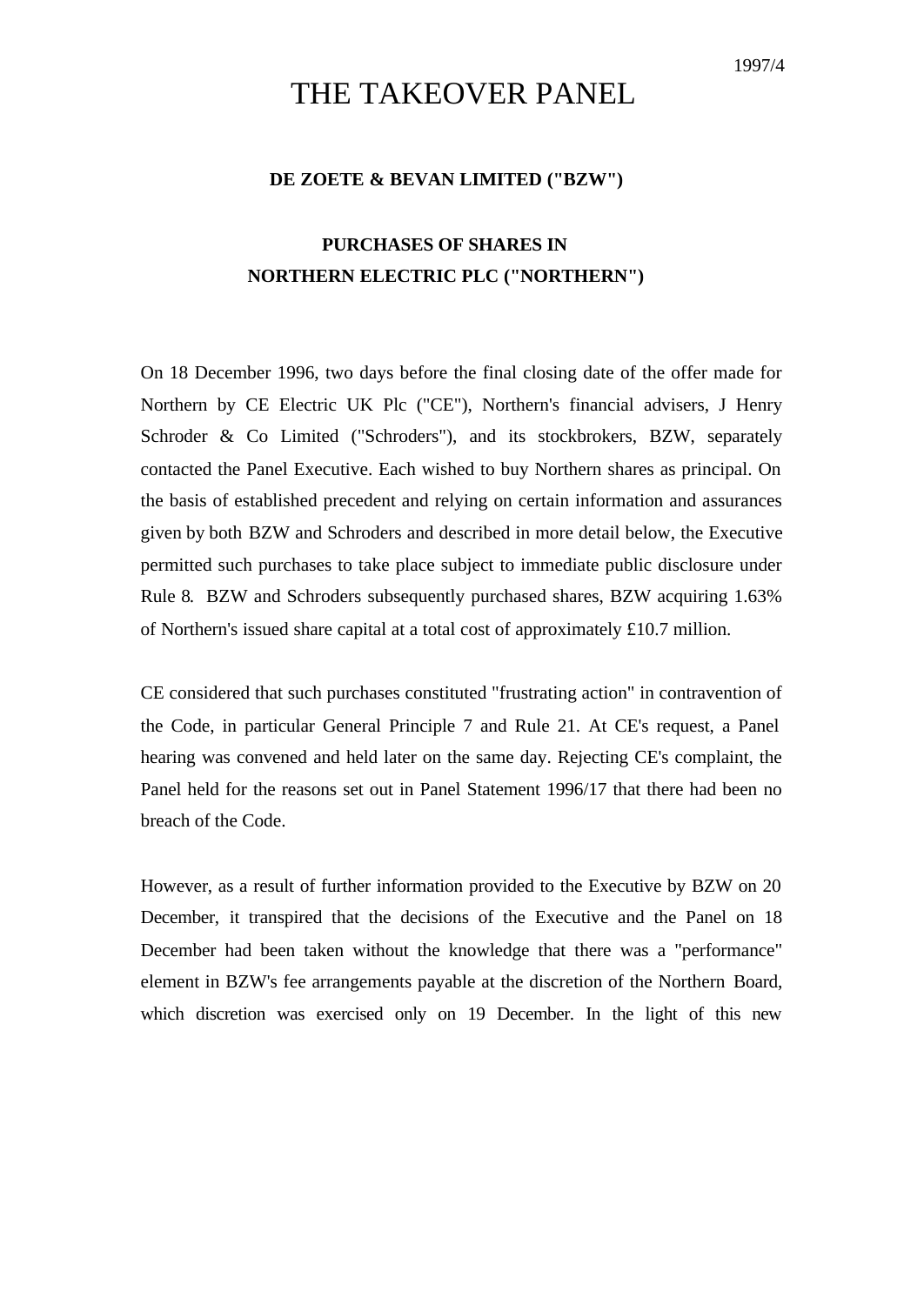information, the Panel decided at a further hearing on 20 December to extend the final closing date for CE's offer to 1.00pm on 24 December, a decision subsequently upheld by the Appeal Committee.

On 23 December the Executive announced that it was conducting an investigation into the circumstances in which information, possibly having a bearing on certain purchases of Northern shares, was received from BZW only subsequent to consultation with the Executive and the hearing before the Panel on 18 December. The principal issue addressed in the course of the investigation was the reason why BZW did not disclose its performance fee as a relevant fact either to the Executive or to the Panel on 18 December.

This investigation has now been completed. The Executive remains of the view that the Northern Board had not been aware of the decision by its advisers to purchase Northern shares beforehand nor, as a matter of fact, had it been influenced by such purchases when deciding to pay the performance fee subsequently. The Executive also believes that there was no deliberate concealment of the performance fee by BZW. However, BZW accepts that it ought to have considered the existence of its performance fee to be relevant to the deliberations of the Executive and the Panel on 18 December. BZW is criticised for failing to disclose all relevant facts.

### **Background**

During the early stages of CE's offer, BZW negotiated a fee arrangement with Northern which included two elements. The main element was a fee to be determined in accordance with a sliding scale dependent on the highest offer price for Northern shares. On the basis of the value of CE's final offer, the main element of the fee crystallised at £1.5 million. The second element was a performance fee of up to £250,000 payable at the discretion of Northern prior to any offer becoming unconditional as to acceptances. On 13 December BZW submitted separate invoices in respect of both fee elements. Schroders' fee arrangement included no performance fee.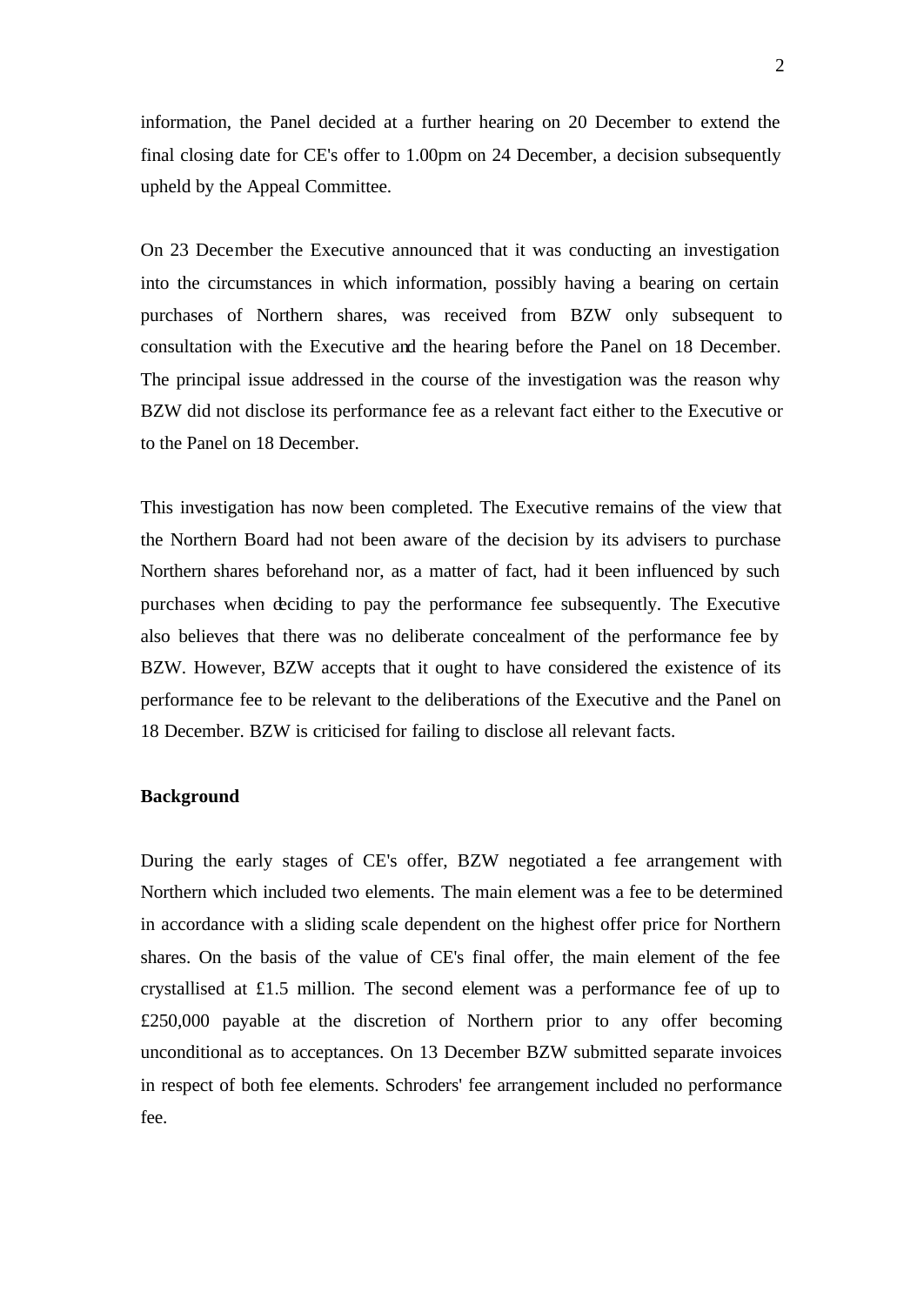BZW and Schroders first briefly discussed purchasing Northern shares as principals during the course of the week commencing 9 December. On 16 December BZW considered an internal paper which referred to the possibility of using £0.5 million of its fees to make share purchases and considered the downside risk of the proposal "compared to our fee of £1.5 to £1.75 m". This paper also referred to the perceived need to take legal advice on the performance fee as to whether "contrary to the facts, it might be considered an inducement".

At the suggestion of Schroders, Norton Rose were retained on 16 December by both itself and BZW to advise in relation to their proposal. BZW separately telephoned Norton Rose and described its fee arrangements, including the performance fee, explaining that when the fees were being negotiated share purchases were not in contemplation and that the performance fee had no connection whatsoever with any share purchases. BZW also said that it thought that it had already earned its performance fee, by virtue of its advice and efforts to date. Shortly thereafter, Norton Rose advised, inter alia, that they did not think that the payment of this additional performance fee would be construed as financial assistance under Section 151 Companies Act 1985, as the purpose of paying the fee was not linked to acquiring the shares but to BZW's general performance in the conduct of the defence. Norton Rose also advised BZW that before making any purchases the Panel should be consulted generally.

On 17 December the prospect of making purchases of Northern shares receded. Late that afternoon, BZW had a brief conversation with the Chairman of Northern on the question of fees, reminding him that payment had to take place before the bid became unconditional and suggesting that this could happen at any time. As a result of this conversation, BZW formed the impression that it would receive the proposed fees in full. However, BZW was not aware that the Northern Board had, in fact, decided the previous evening to postpone the decision on whether to exercise its discretion to pay the performance fee until nearer the close of the bid.

On 18 December a bid for London Electricity plc was announced which, in the opinion of Northern's advisers, served to highlight the inadequacy of CE's bid and to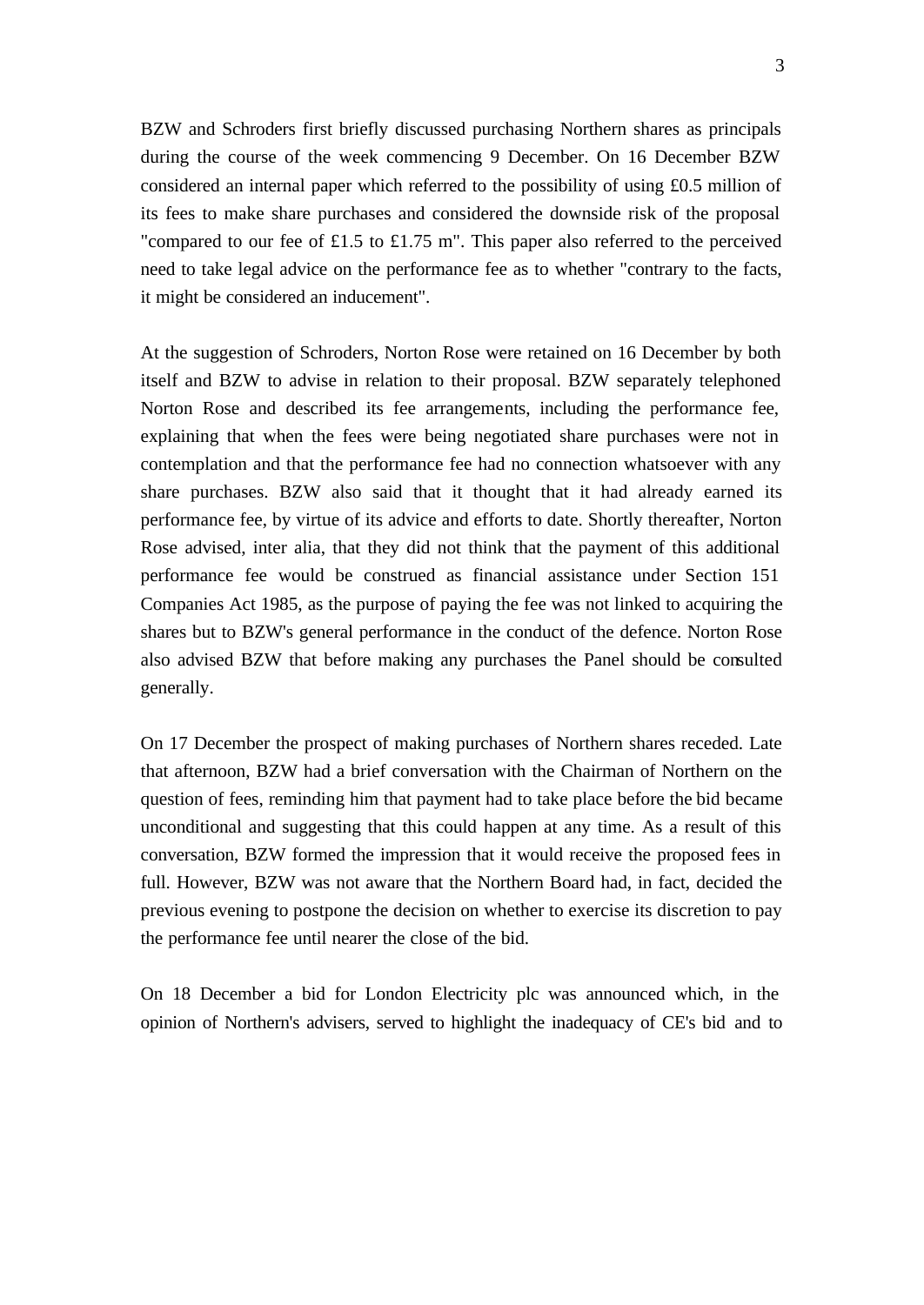increase the likelihood of defeating the bid by making share purchases. BZW decided that it was prepared to make much more significant share purchases (up to a value of  $£19.7$  million) than it had previously contemplated. At a meeting early that morning at BZW's offices, Norton Rose confirmed its previous advice that the purchases would not constitute insider dealing and that, reinforcing BZW's own belief, the performance fee was not an inducement. At about 9.00am, BZW and Norton Rose telephoned the Executive to inform it that BZW was considering making purchases of Northern shares as principal, independent of Northern and without its knowledge. The Executive was told that any such purchases would be made entirely separately from the exempt market-maker and it was possible that Schroders might also participate.

Having considered the matter, the Executive telephoned back to say that it would be permissible for BZW to purchase Northern shares subject, inter alia, to there being no inducements or indemnities with regard to such purchases. BZW was also requested to confirm that there would be no adjustment to its fee as a result of such purchases. BZW gave such confirmations, but did not refer to its performance fee. Schroders separately contacted the Executive by telephone. Similar confirmations were sought and received by the Executive from Schroders.

Shortly thereafter, purchases of Northern shares were made by BZW and Schroders. Northern was informed about them for the first time by its advisers later that morning. CE's advisers complained to the Executive that the purchases constituted "frustrating action" and indicated that it wished to appeal the Executive's decision to the Panel. Accordingly, the Executive imposed an immediate ban on further purchases, subject to the outcome of the Panel hearing which was arranged at exceptionally short notice that evening. Given the limited time available and with the consent of the parties, the Executive alone provided a paper which set out the relevant facts and CE's objections to the Executive's ruling. In order to present this paper as fully and accurately as possible, the Executive consulted each of the parties that afternoon. As well as reconfirming with both BZW and Schroders that their fee arrangements were not contingent on the outcome of the offer, the Executive agreed with each adviser that it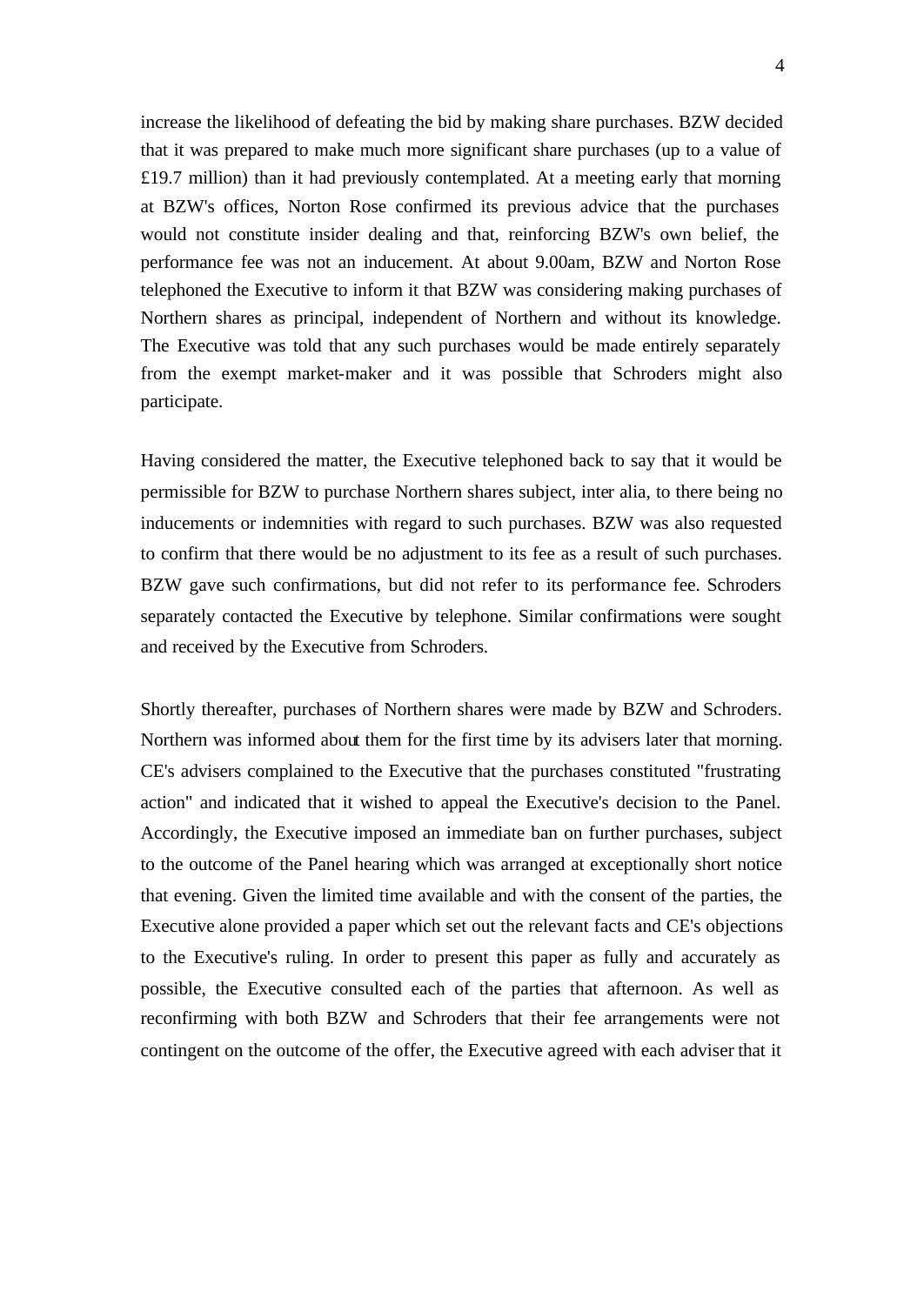was appropriate to describe the fee arrangements in the paper for the Panel hearing as "flat".

The Executive's paper was sent to each of the parties, including the Panel, and was seen by BZW when it arrived at a meeting at Schroders' offices shortly before the hearing. The paper, comprising seven paragraphs, included the following statements:

"Schroders and BZW sought and obtained permission from the Executive to make purchases in Northern shares on the basis that such purchases were conducted on an arm's-length basis with no financial support, arrangement or understanding of any kind with Northern, that there would be no fee payable to them by Northern in respect of such purchases and there would be no change in the flat fee basis of their remuneration under the offer generally. In other words, Schroders and BZW would bear the full economic risk of purchasing and holding such shares."

"CE's advisers have argued that the purchases constituted "frustrating action" in the broadest sense and are offensive to the spirit of the Code as well as General Principle 7. They argue that it is obvious that the motivation for these purchases is to frustrate the bid and that Northern's advisers have a financial incentive in trying to preserve the independence of their client in the expectation of future fee income, regardless of whether there are any actual financial inducements from Northern to encourage them to do so at the present time."

At the outset of the hearing on 18 December, the Director General invited the parties to correct any errors or omissions in the Executive's paper. He also said that the Executive had consented to Schroders and BZW purchasing Northern shares as principals, "that is to say without any financial support or inducement from their client, Northern". He then continued "although Northern's advisers may wish to comment on this, I believe that not only are the fee arrangements unaffected by these purchases, but also I believe that there are flat fee arrangements in this bid, in other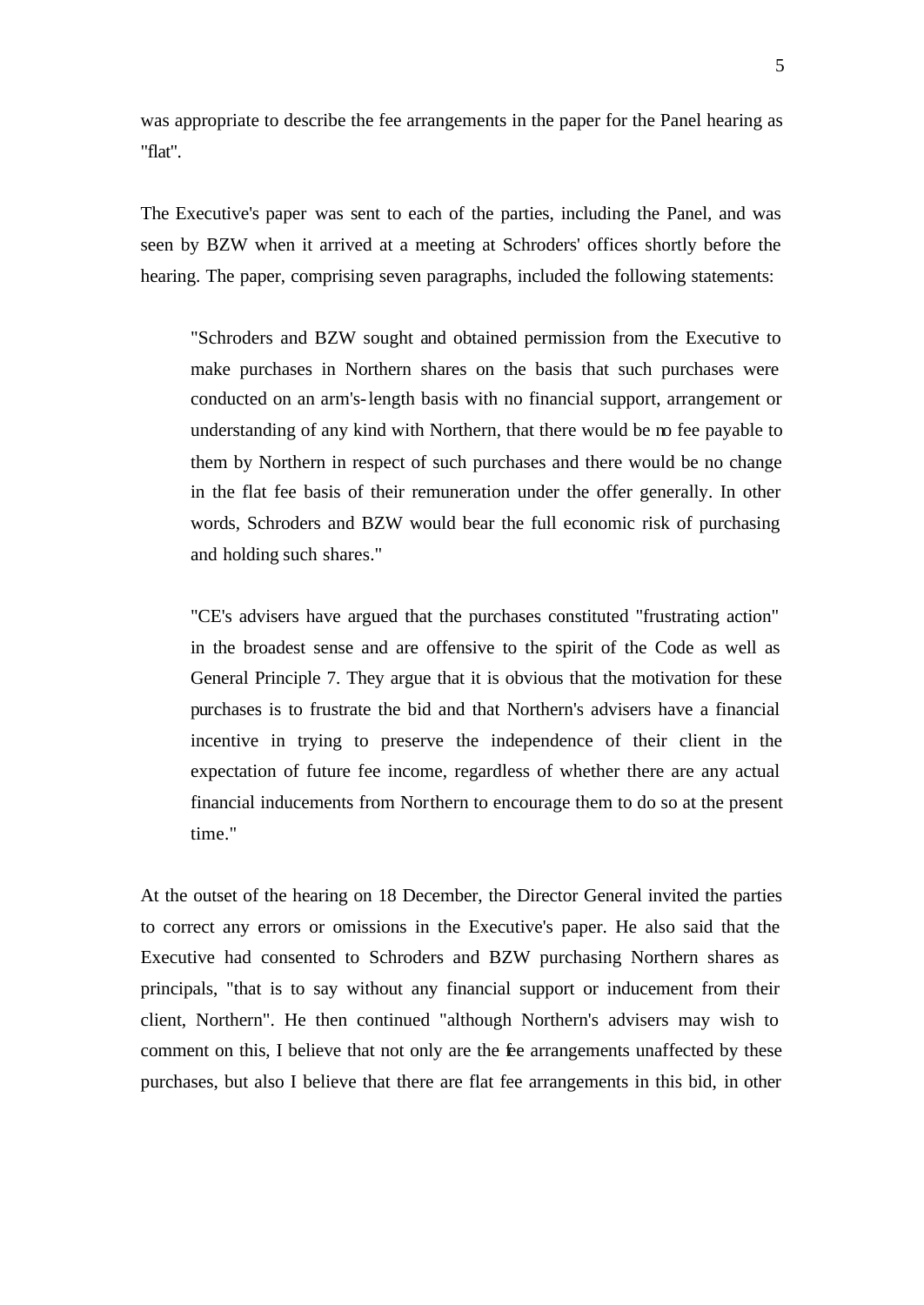words there is no difference in their remuneration, depending upon whether the offer succeeds or fails". BZW made no comment on this.

During his oral submission, a representative of Schroders said on behalf of both Schroders and BZW, "I think it is important for me to confirm to you all that the company had no prior knowledge of these purchases prior to us operating in the market this morning. There is no financial incentive in our fee arrangements. They are the same whether the bid succeeds or fails. It is important for you to know that and there was no influence from the company encouraging us in the actions that we took". BZW said nothing at all about the fee arrangements and were asked no direct questions about them.

Relying, inter alia, upon the above and in ignorance of BZW's performance fee, CE's advisers sought to argue that, amongst other things, notwithstanding that BZW and Schroders "clearly do not expect to benefit in economic terms", they had been induced to purchase Northern shares by the prospect of future fees payable by a "happy client" who would continue to retain them if the bid lapsed.

The appeal was held without any knowledge on the part of the Executive, the Panel or CE's advisers of BZW's performance fee. On the basis of the information presented to it, the Panel dismissed the appeal.

On the evening of 19 December BZW contacted the Executive by telephone and requested a meeting. BZW said that it was about the phraseology in Panel Statement 1996/17, which had referred to the flat fee basis of BZW's remuneration. At the meeting with the Executive at about 8.15am on 20 December, BZW explained the arrangements for its  $£250,000$  performance fee and handed over a copy of its engagement letter dated 27 November. BZW said that it wished to be completely clear about what the Panel meant by the words "flat fee basis" in its Statement, although BZW thought that this was appropriate wording as there was no success fee and no fee contingent on the share purchases or on the outcome of the bid. BZW also referred to the brief conversation on 17 December with the Chairman of Northern which led it to believe that the full fees of £1.75 million would be payable. The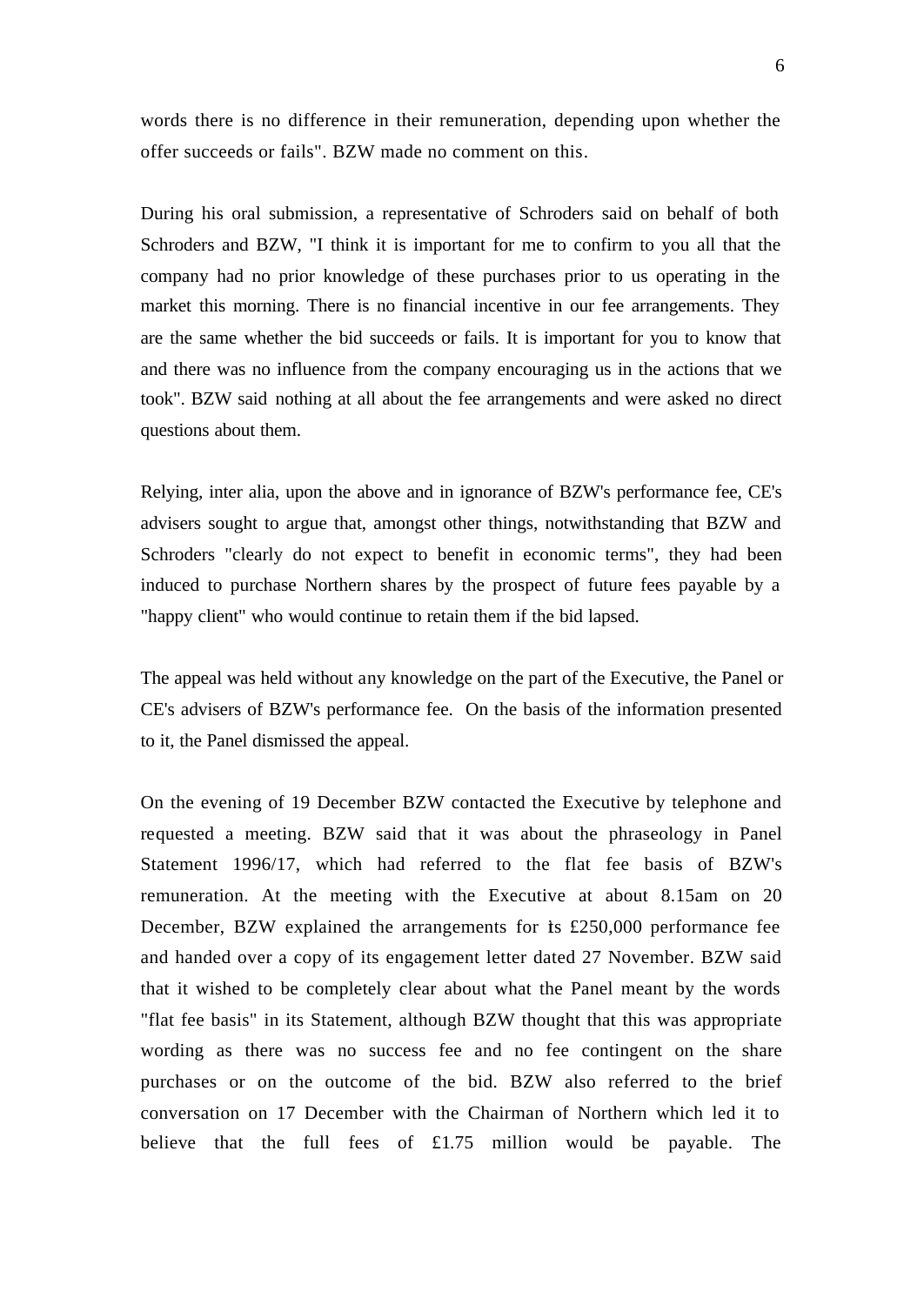Executive indicated that it wished to speak to the Chairman of Northern as soon as possible and that it would revert to BZW. BZW obtained the Executive's permission to continue buying shares in the meantime, although no further purchases were in fact subsequently made either by BZW or Schroders.

When the Executive was able to contact the Chairman of Northern, it discovered that Northern's Board Committee had not decided to pay BZW the performance fee until the previous day, 19 December. The Chairman confirmed that, in exercising its discretion, the Board Committee had had regard solely to BZW's performance as an adviser and had disregarded the share purchases. The Executive had no reason then or subsequently, in the light of its investigation, to doubt this. However, as it had emerged that the decision to pay the performance fee had been taken only after the shares had been purchased, the Executive forthwith requested that payment of the performance fee be suspended, although it remained content for BZW to make further share purchases if it so desired.

Subsequently, the Executive ruled that the performance fee should not be paid but that the share purchases could stand. BZW has informed the Executive that it did not seek to challenge this ruling as it considered that to do so would not be in the interests of its client at that stage of the bid. However, CE appealed on the basis that it considered the Code to have been breached. That appeal was heard during the evening of 20 December. The Panel's decision, upheld by the Appeal Committee, to extend the deadline for acceptances to CE's offer was the subject of Panel Statement 1996/20.

The investigation announced by the Executive on 23 December has now been completed. In the course of this investigation, BZW informed the Executive that the performance fee had not been considered relevant for disclosure to the Executive or to the Panel on 18 December because, amongst other reasons:

BZW believed that the performance fee had been earned on the basis of its performance as an adviser prior to making any share purchases and believed that this had been recognised by the Chairman of Northern;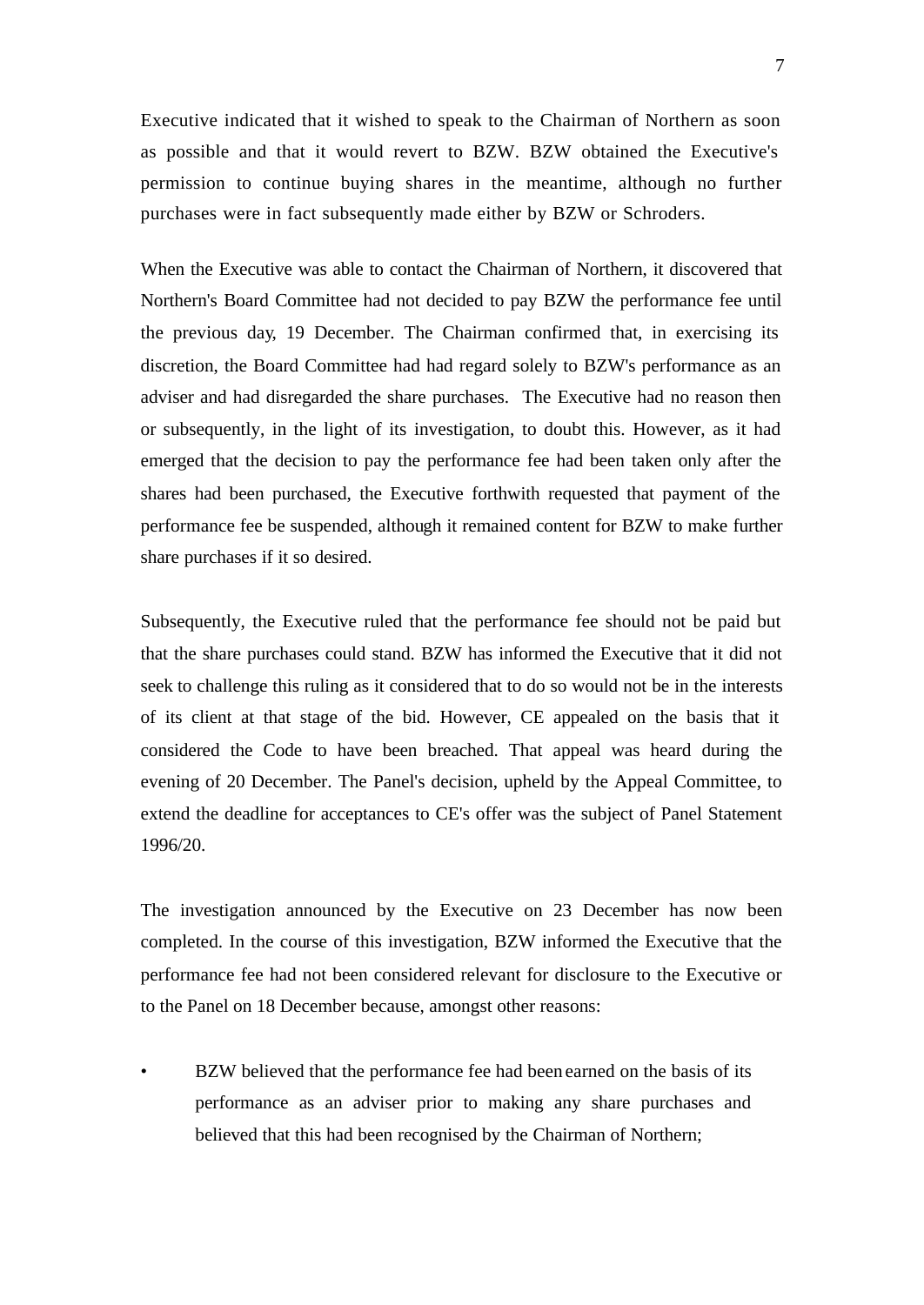- the performance fee arrangement had been entered into well in advance of any consideration of the possibility of making share purchases and, in BZW's opinion, Northern could not, in agreeing to it, have intended or expected it to act as an inducement to buy shares;
- it had obtained advice from Norton Rose on 16 December, subsequently confirmed on 18 December, that the performance fee was not an inducement;
- BZW considered that the performance fee of £250,000 could not commercially or objectively be regarded as an inducement to purchase up to 3 million Northern shares at a total cost of up to £19.7 million and that BZW was not in fact influenced by the prospect of receiving the fee;
- on 18 December BZW understood the words "flat fee" when used by the Executive and the Panel to mean only that its fees were not dependent on the success or failure of the bid; and
- BZW did not realise that the performance fee might be relevant under the Code.

### **Code Issues**

Paragraph 3(b) of the Introduction to the Code contains the following statements:

"When there is any doubt whatsoever as to whether a proposed course of conduct is in accordance with the General Principles or the Rules, parties or their advisers should consult the Executive in advance. In this way, the parties can obtain clarification of the basis on which they can properly proceed and thus minimise the risk of taking action which might, in the event, be a breach of the Code.

Both principals and their advisers are encouraged to make full use of this service. To take legal, or other professional, advice on the interpretation or